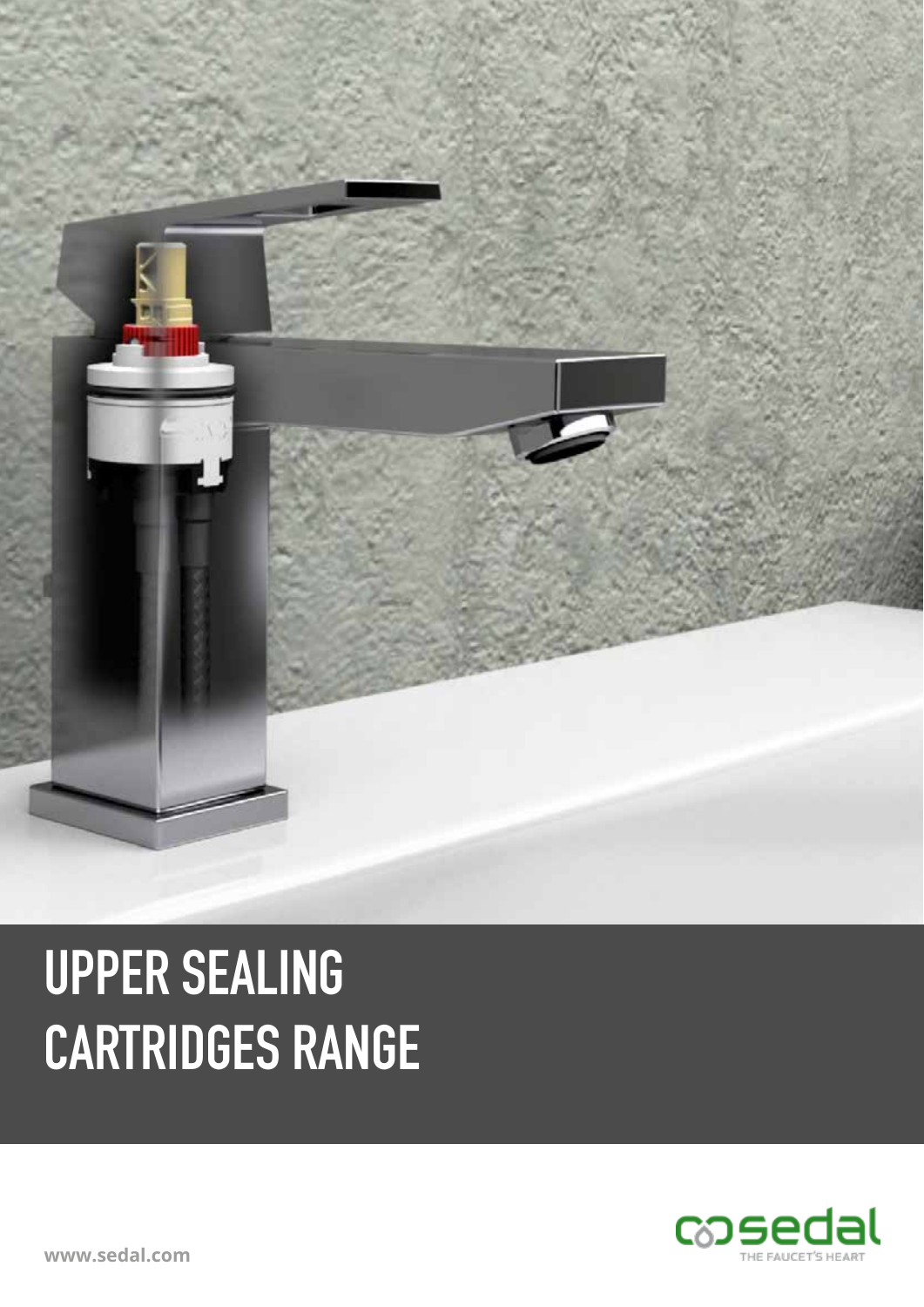## **Upper Sealing** Cartridges Range

**Upper sealed cartridges allow the manufacturer to work with different faucet configurations, including those in which the spout is located on the upper side. Some of these cartridges also provide extra productivity thanks to their design and innovative solutions and materials.**



### **Features**



**FLOW LIMITER** Limit maximum water flow for water saving.



#### **DUE TECHNOLOGY**

Water flow optimization thanks to a mid-way stop at 60% of the lever stroke that provides up to 50% water saving.



**ECO** Cartridges identified with an ECO icon offer at least one environmental sustainability feature.



**COLD**

Energy saving feature thanks to the internal design of the cartridge, flowing cold water when the lever is centered.



#### **TEMPERATURE LIMITER FUNCTION (TR)**

Optional ring called TR that allows limiting maximum temperature in 10 selectable stops (every 9º), enabling an antiscalding safety feature.



#### **TEMPERATURE & FLOW LIMITER FUNCTION (TRN)**

The flow can be limited thanks to the screw located in the cartridge lever. By turning the screw, the flow obtained will be reduced, saving up to 22% of daily water consumption.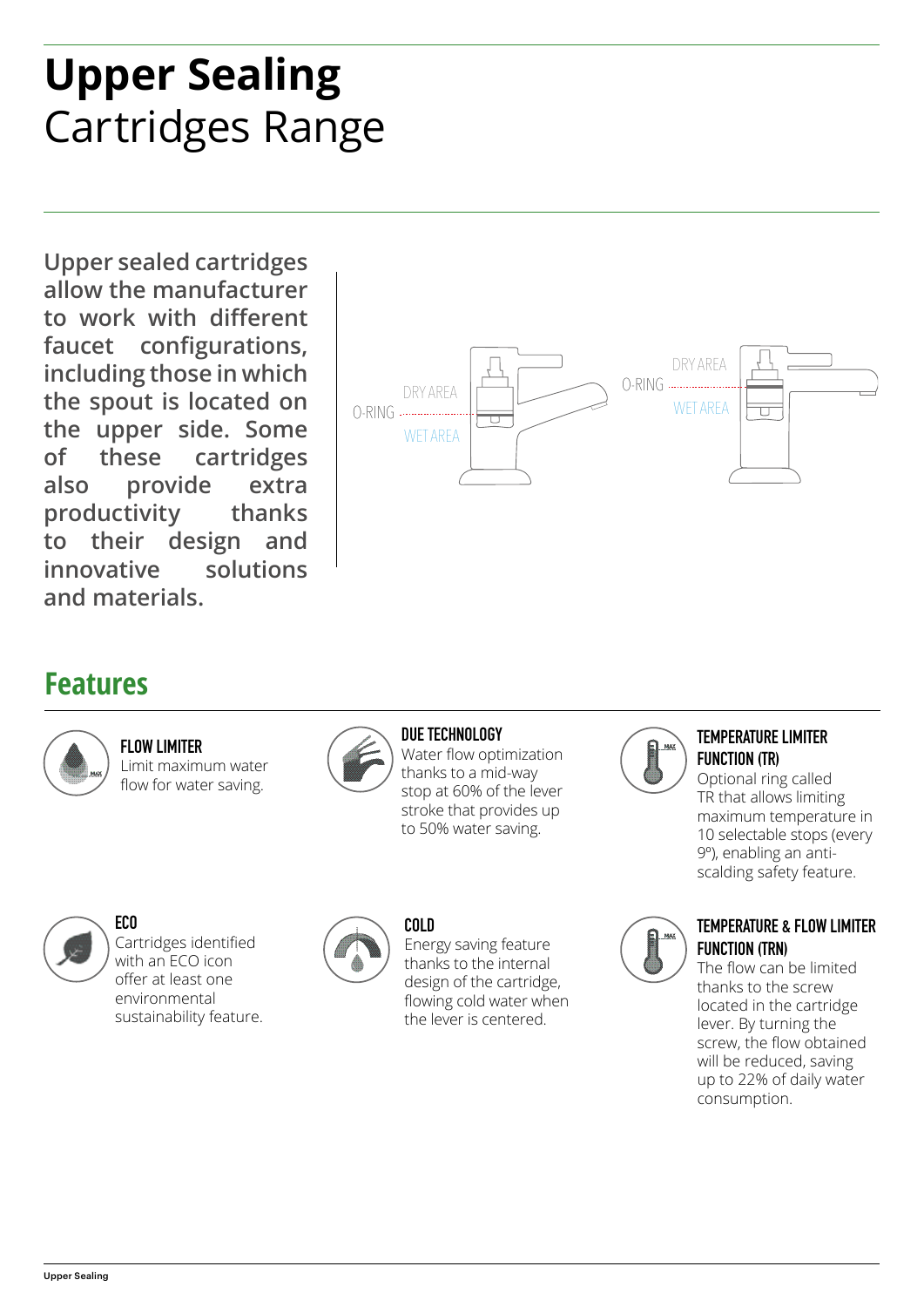## **TOP, the best in class**



#### THE BEST IN CLASS

TOP is a cartridge range created to be the best in class, outstanding its competitors in all fields and offering the manufacturer a perfect balanced cartridge with an extraordinary endurance. This cartridge range has been specially designed to achieve norm NF-077 and withstand 3 times the EN817 and ASME life expectancy.



The best in sensitivity



comfort



Mechanical strenght



CYCLE

**EX-35 TOP G-35 TOP**



Compact cartridges feature a minimal distributor in the body size of a flat base cartridge.

Higher flow rate

Lower noise level



G-35 TOP is a standard sized high base cartridge with an upper seal area to allow a higher position at the spout.

#### **EX-28 TOP**



The EX-28 cartridge provides a slim design capability resulting in a interesting intermediate way between 35 mm and 25 mm taps. It features soft operational movement thanks to a high grade ceramics and allows to aim for the most demanding standards, like NF-077 ECAU and low noise levels.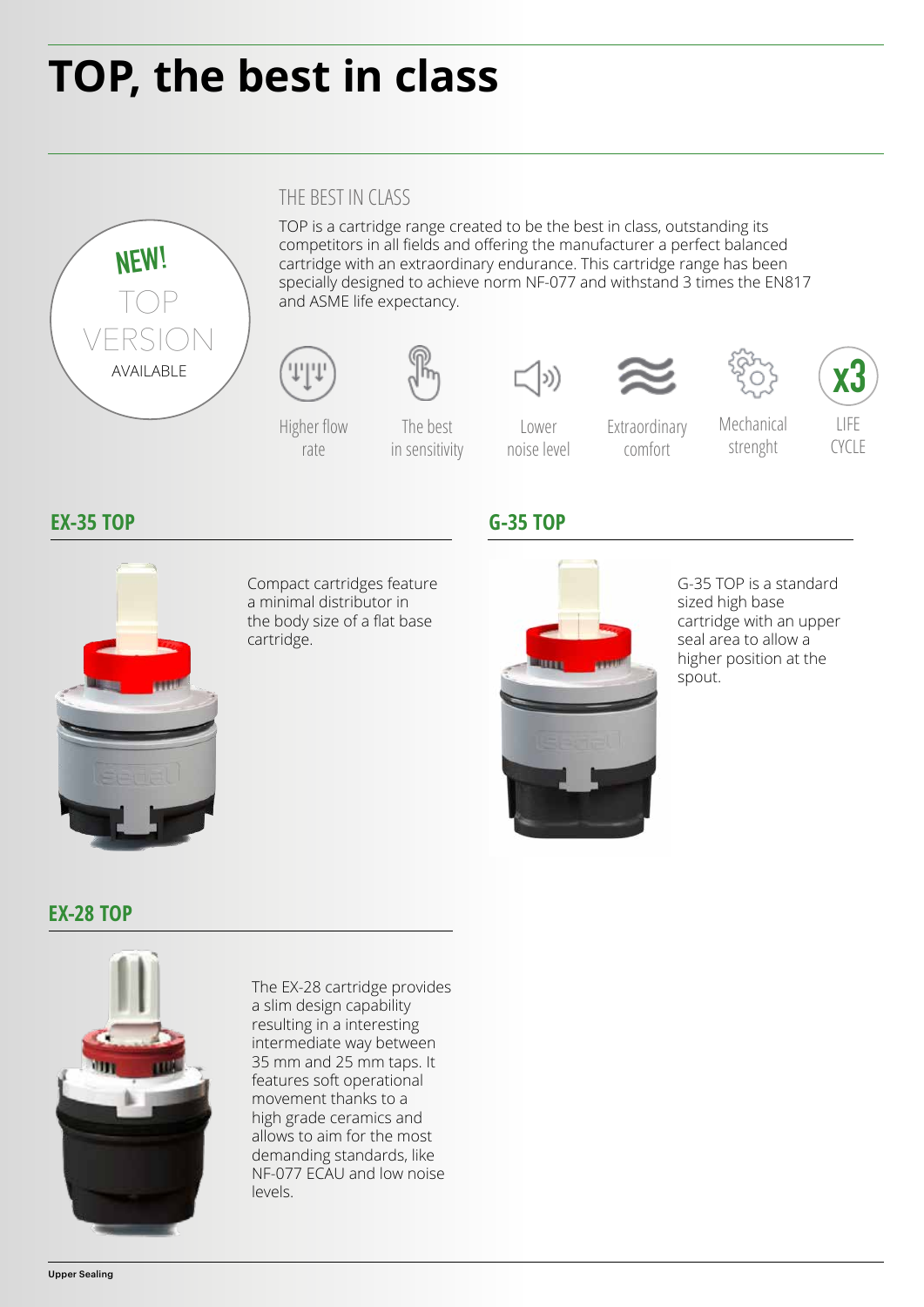### **Standard**

#### Modern Faucet designs

This kind of cartridge allows modern faucet design options thanks to its multiple configurations.

#### Eco features

Upper Sealing

35 mm and 40mm standard upper sealing cartridges are available with a due option, a feature that provides up to 50% water saving thanks to a mid-way stop at 60% of the lever stroke.

35mm cartridge is also available with temperature and flow limiters.

#### Different faucet configurations

35mm and 40mm standard upper sealing allows the manufacturer to work with different faucet configurations, including those in which the spout is located on the upper side.





#### COLD OPENING

Sedal has developed a new version of standard upper sealing cartidges of 35mm with cold start opening, which flows cold water when the lever is centered. This energy saving feature will help the user to have a better control of energy consumption. **We offer two angle versions: 110º and 90º.**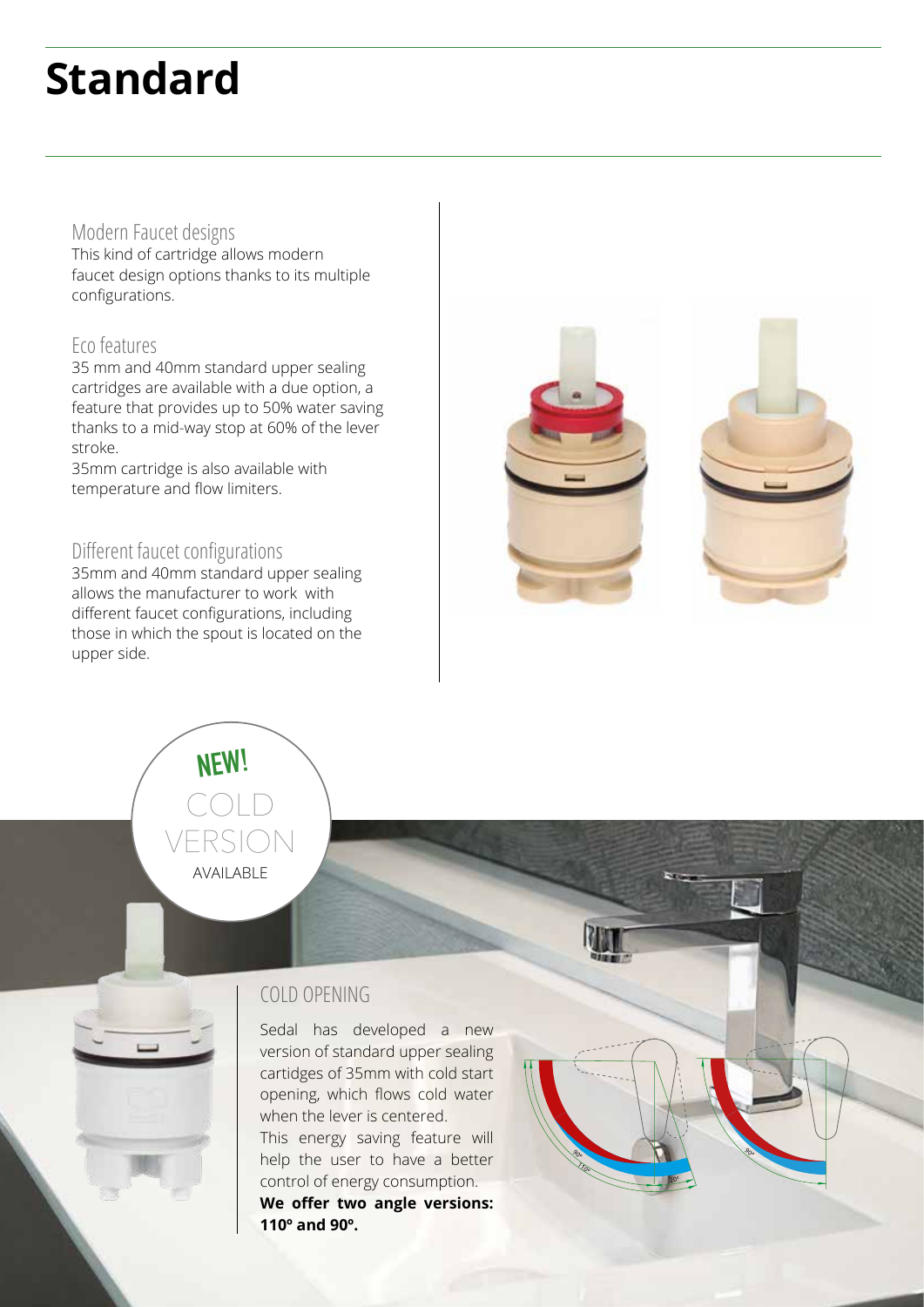### **Direct Plug-in**



#### Direct plug-in CC-35

Hoses are threaded directly into the cartridge with direct inlet connections

#### Cost savings

Direct plug-in allows lighter faucet body and consequently the manufacturer has process and brass savings.



#### Eco features

35 mm direct plug-in cartridges are available with temperature and flow limiters. There is also a due version for water saving.

#### Versions

CC-35 is available in standard black version or basic white version.





#### Minimalism with high performance

Compact cartridges allow the manufacturer to create minimalistic faucets without giving up the high-performance features of the cartridges.

#### Eco features

35 mm and 40mm compact cartridges are available with a due option, a feature that provides up to 50% water saving thanks to a mid-way stop at 60% of the lever stroke. 35mm cartridge is also available with temperature and flow limiters.